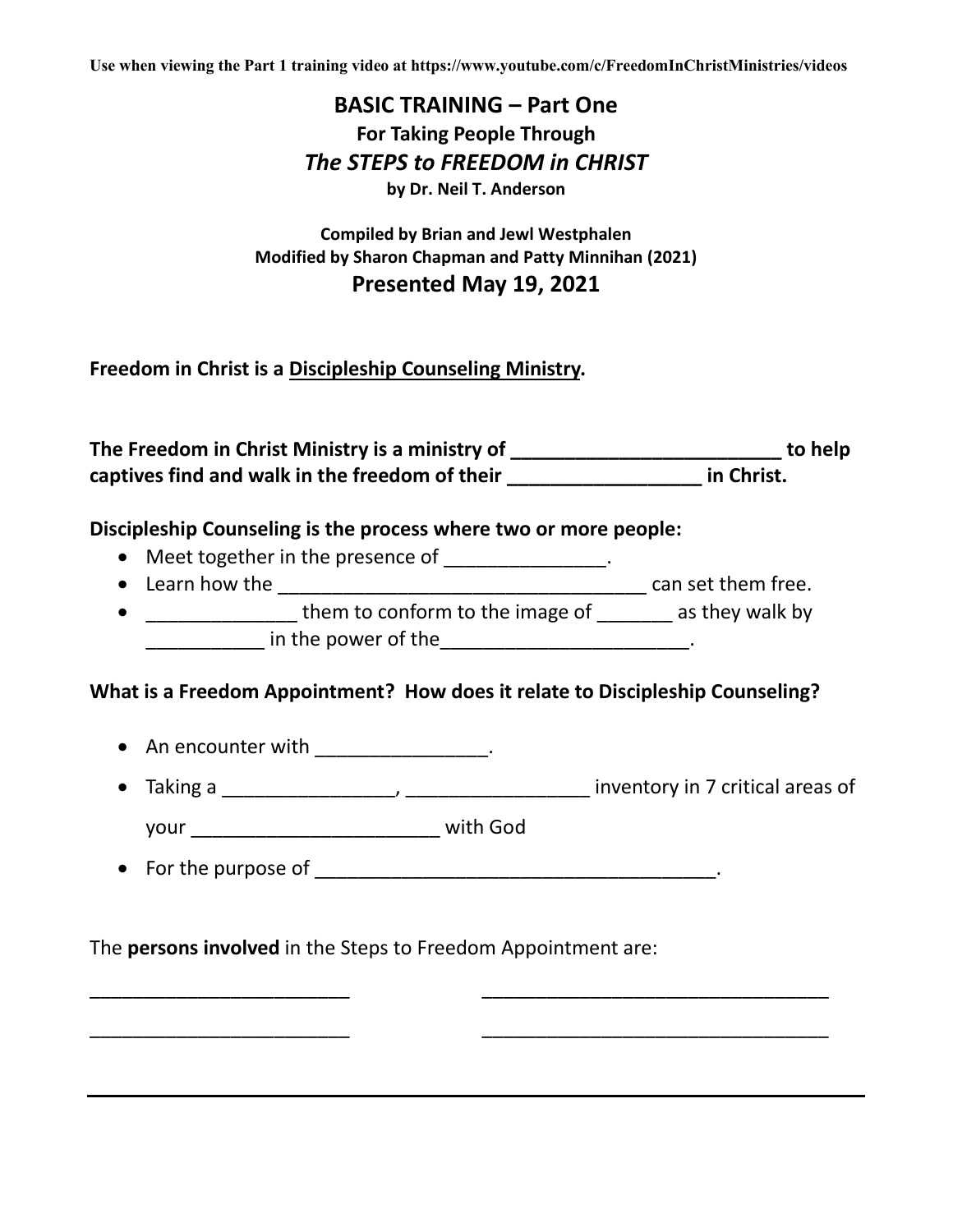## **Prayers at the beginning of each step**

The Freedom Appointment begins with the Inquirers praying to ask the Holy Spirit to *guide them into all truth:*

Start with the Prayer and Declaration on page 4 of the Steps that says: "I ask you to fill me with your Holy Spirit and guide me into all truth. I ask for your complete protection and guidance…"

Each of the Steps along the way begin with the Inquirers praying to *ask God to do something specific for them.*

**Step 1:** *Bring to my mind* anything and everything that I have done knowingly or unknowingly that involves occult, cult, or false religious teachings and practices.

**Step 2:** I invite the Spirit of truth to *guide me into all truth*… and *protect me from all deception.* 

**Step 3:** Please *bring to my mind* all the people I need to forgive in order that I may now do so.

**Step 4:** Please *show me all the ways* I have been rebellious.

**Step 5:** Please examine my heart and *show me all the specific ways* I have lived my life in pride.

**Step 6**: Please *reveal to my mind* all the sins of the flesh I have committed and the ways I have grieved the Holy Spirit.

**Step 6ix second part:** I ask you to *bring to my mind* every sexual use of my body as an instrument of unrighteousness.

**Step 7:** Please *reveal to my mind* all the sins of my ancestors that have been passed down through family lines.

**Overcoming Fear:** I ask you to *reveal any and all controlling fears in my life and the lies behind them.*

**Overcoming Anxiety:** "*Please guide me into all truth."*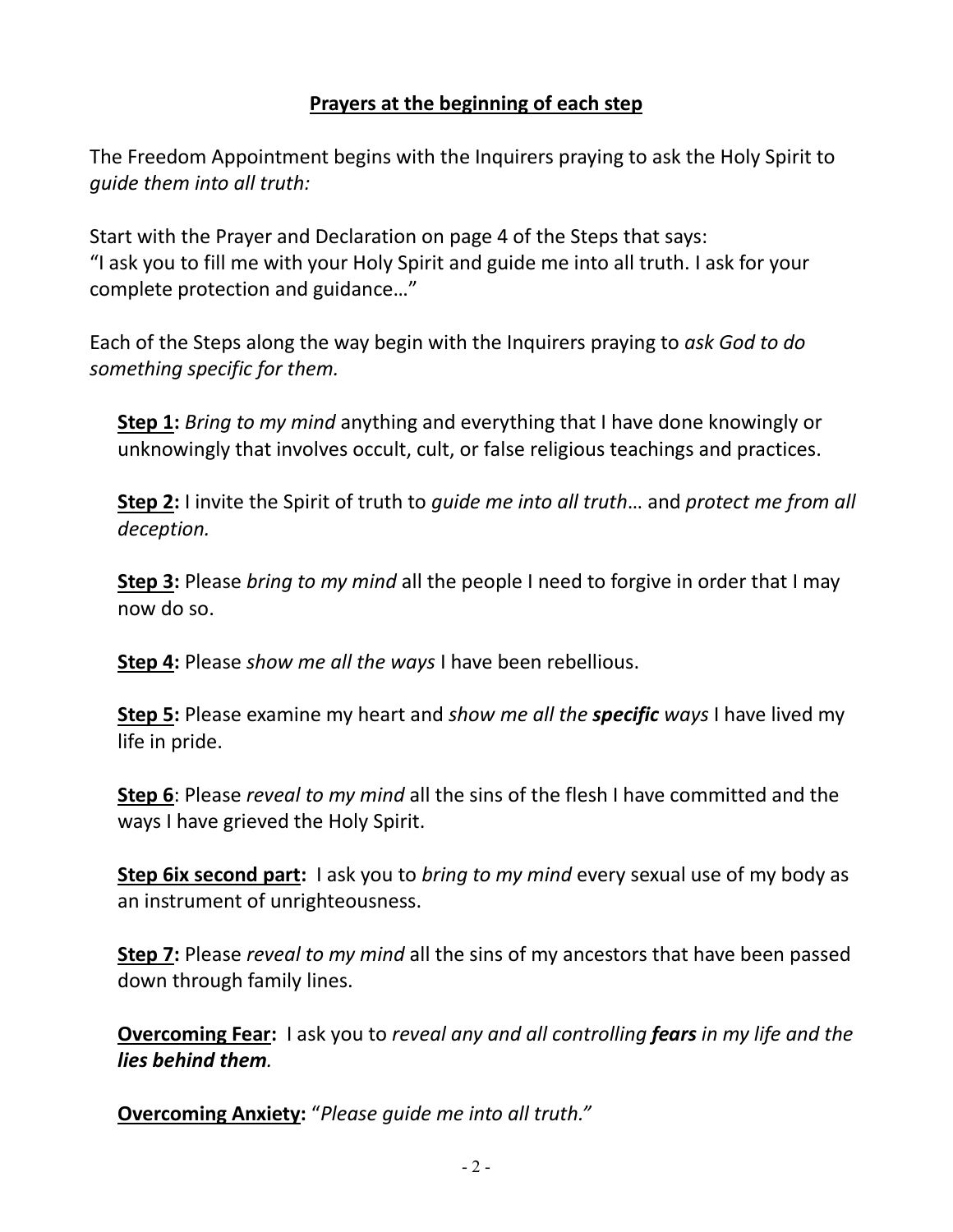# **STEP 1: Counterfeit vs. Real**

| Remember it is perfectly acceptable for the Encourager to |                  | the |
|-----------------------------------------------------------|------------------|-----|
| introduction in the booklet                               | as you go along. |     |

This is the beginning of modeling to them the

**RECOGNIZE THE LIE** - behind every sin is a lie believed **REPENT** - to change one's mind **RENOUNCE** - to turn around; to take a stand against the enemy and his lies **REPLACE WITH TRUTH** 

# **STEP 2: Deception vs. Truth – The Battle is for the Mind**

\_\_\_\_\_\_\_\_\_\_\_\_\_\_\_\_\_\_\_\_\_\_\_\_\_\_\_\_\_\_\_\_\_\_\_\_\_\_\_\_\_\_\_\_\_\_\_\_\_\_\_\_\_:

Encourage them not to let this become just an \_\_\_\_\_\_\_\_\_\_\_\_\_\_\_\_\_\_\_\_\_\_\_\_\_\_\_\_\_\_\_\_\_\_, but to slow down and consider the \_\_\_\_\_\_\_\_\_\_\_\_\_\_\_\_\_\_\_\_.

You may know the truth in your head, but **you live** \_\_\_\_\_\_\_\_\_ what you **really believe.** 

#### **BELIEFS → THOUGHTS → EMOTIONS → BEHAVIOR → HABITS → STRONGHOLDS**

Watch for while they read **"The Statement of Faith"** out loud, which may indicate that their life does not \_\_\_\_\_\_\_\_\_\_\_\_\_\_\_\_\_\_\_\_\_\_ with that truth. Perhaps they have believed a lie.

Have them **highlight** truths that are particularly meaningful to them.

### **STEP 3: Bitterness vs. Forgiveness**

Be sure to give them time to write down the names God brings to their minds after they ask Him to do that.

DON'T \_\_\_\_\_\_\_\_\_\_\_\_\_\_\_\_\_\_\_\_ THEIR TIME WITH GOD. BE \_\_\_\_\_\_\_\_\_\_\_\_\_\_\_ and \_\_\_\_\_\_\_\_\_\_\_\_\_\_\_\_\_\_!

You will likely have to prompt them to **add their own name** and **God** to the bottom of the list.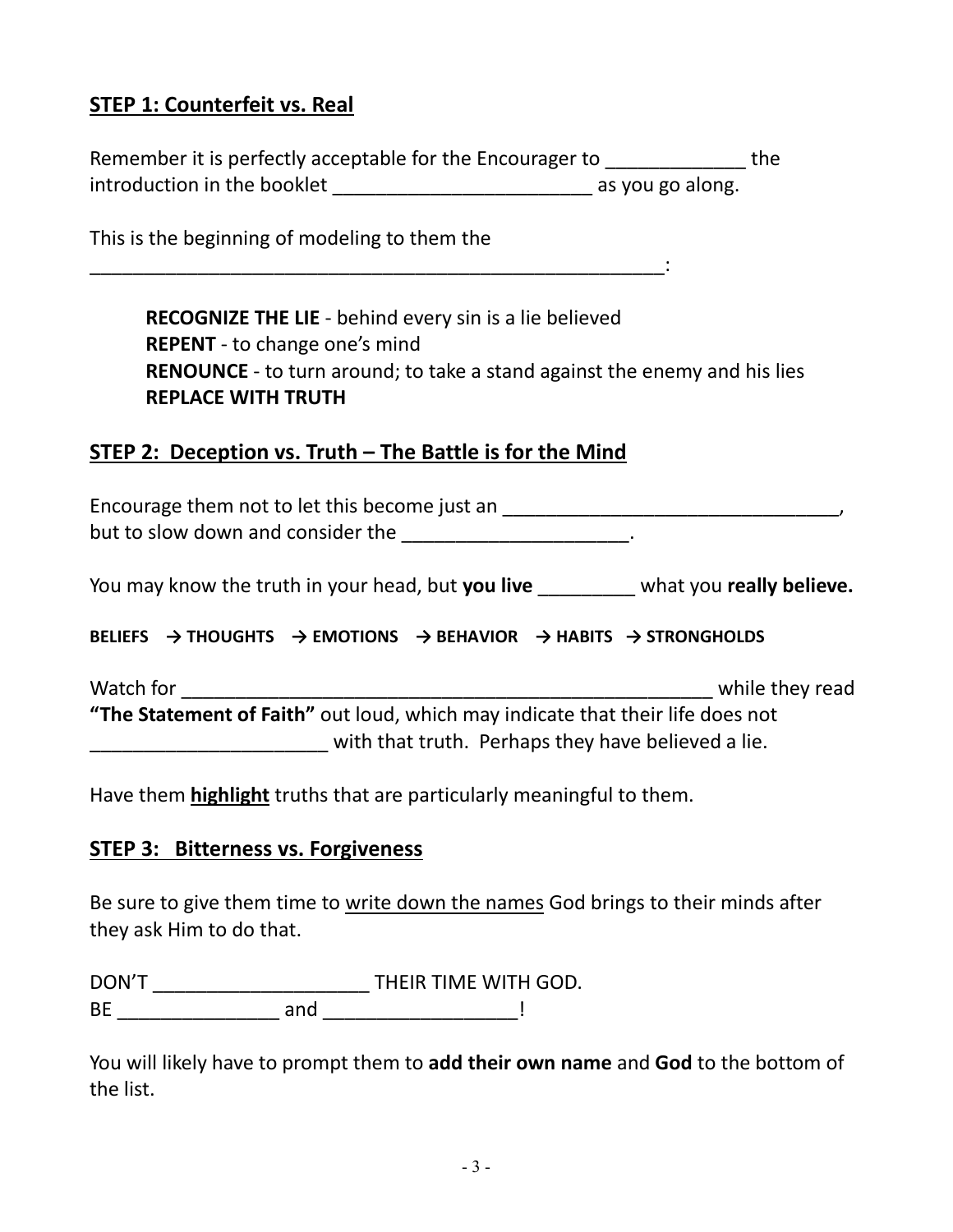### **Have them forgive one person at a time**.

- Starting with the first on their list (usually the hardest).
- Ask them to remember each **specific incident** God brings to their mind.
- Encourage them to identify how each incident made them
- You will likely have to gently prompt them to say the feeling each time at the beginning.
- Encourage them to acknowledge any entitled and they have suffered.

## **Other considerations:**

- Prompt them to say, "I choose to forgive," not "I want to," or "I need to forgive."
- Do not allow them to \_\_\_\_\_\_\_\_\_\_\_\_\_ or \_\_\_\_\_\_\_\_\_\_\_\_\_\_\_. Remind them that they are choosing to let go for freedom.
- Merciful prayer partners will want to touch the Inquirer to comfort them. But do not the Inquirer during the appointment, in particular during Step 3, as they might feel \_\_\_\_\_\_\_\_\_\_\_\_\_\_\_\_\_\_\_\_\_\_. Instead, let this be their encounter with God!
- *If they cry, \_\_\_\_\_\_\_\_\_\_\_\_\_\_\_\_\_\_\_\_\_\_\_\_\_\_\_\_. Let them feel the pain.*

# *After Step 3 is completed is a good time to have them read out loud the "Who I am in Christ" list.*

*(This is a good time to take a break, walk, restroom visit.)*

# **STEP 4: Rebellion vs. Submission**

The only time God permits us to disobey earthly leaders is when they **require us** to do something \_\_\_\_\_\_\_\_\_\_\_\_\_\_\_\_\_\_\_\_\_\_\_\_\_\_\_\_\_\_\_\_\_\_ or attempt to rule \_\_\_\_\_\_\_\_\_\_\_\_\_\_\_\_\_\_\_\_\_\_\_\_\_\_\_\_the realm of their \_\_\_\_\_\_\_\_\_\_\_\_\_\_\_\_\_\_\_\_\_\_\_.

It is an act of \_\_\_\_\_\_\_\_\_\_\_\_\_\_\_ to trust God to work in our lives through leaders who are something less than perfect.

But if those in position of power abuse their authority and break the laws designed to protect you, you need to **seek help from a higher authority**.

| Be sure to discuss the need to set                      |                             | with Inquirers in |
|---------------------------------------------------------|-----------------------------|-------------------|
| relationships if authority is being abused. And to seek |                             | if needed         |
| for support or help in                                  | to set biblical boundaries. |                   |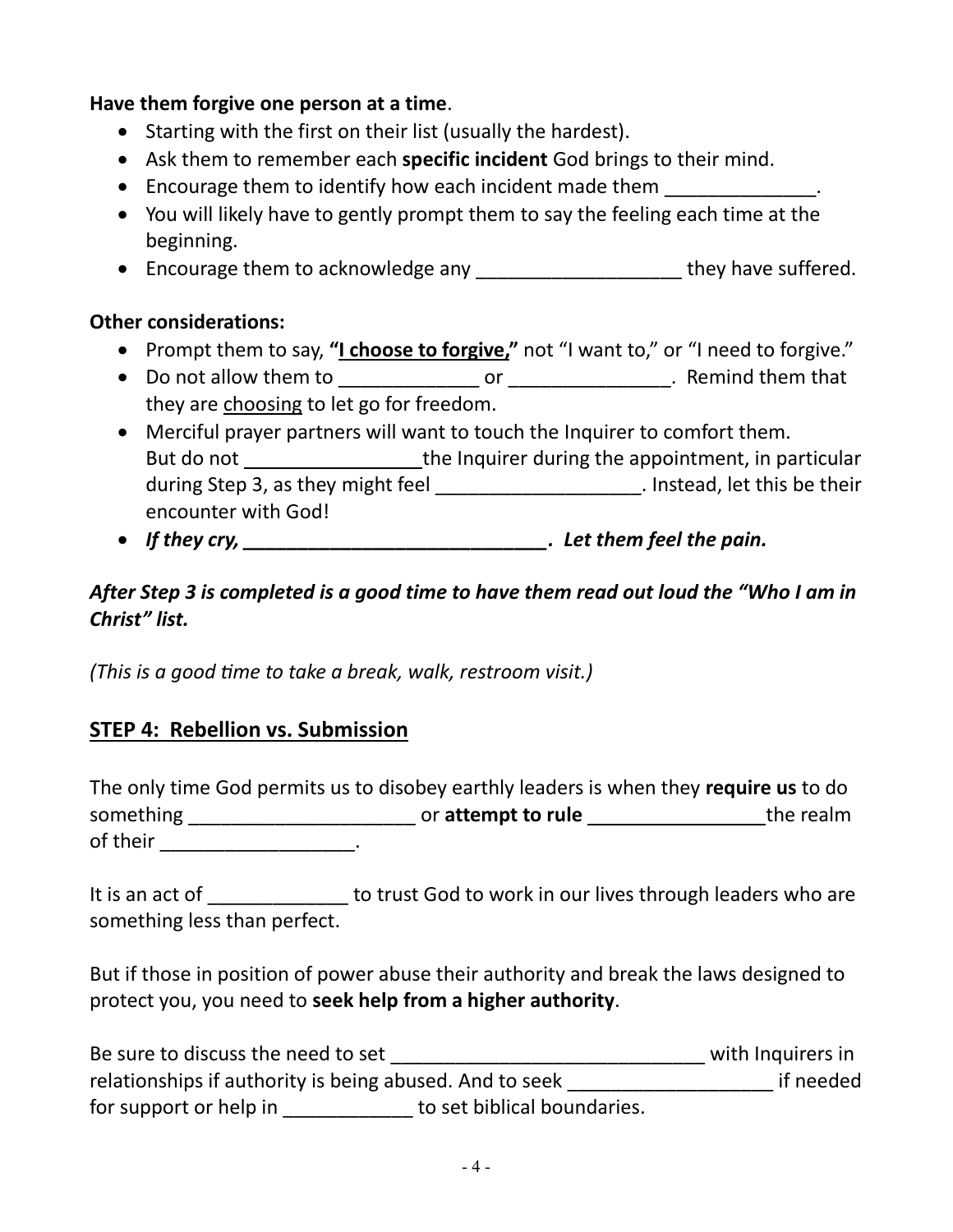Ask them to be \_\_\_\_\_\_\_\_\_\_\_\_\_\_\_\_\_\_\_\_\_\_\_ in the actual things they have done or thought, not just say, for instance, "I have been rebellious against my spouse, etc. by….."

Ask them to consider what might have happened in their lives to cause them to develop an attitude of rebellion. It may be a defense or coping mechanism.

# **STEP 5: Pride vs. Humility**

The Inquirer will pray, "*please examine my heart and show me the specific ways I have lived my life in pride*."

Times when they have centered their life around **their instead of**  $\blacksquare$ .

Ask them to rate each one they check from  $1 - 10$  indicating how much each of them is

Encourage them to think carefully as they read these - not just read these as an

\_\_\_\_\_\_\_\_\_\_\_\_\_\_\_\_\_\_\_\_\_\_\_\_\_\_\_\_\_\_\_\_\_\_\_\_\_.

\_\_\_\_\_\_\_\_\_\_\_\_\_\_\_\_\_\_\_\_\_\_\_\_\_\_\_\_\_\_\_\_\_.

# **STEP 6: Bondage vs. Freedom**

This step addresses fleshly sin, including sexual sin. But not all fleshly sins are sexual.

Walking in the flesh is behaving according to your \_\_\_\_\_\_\_\_\_\_\_\_\_\_\_\_\_\_\_\_\_\_\_\_\_\_\_\_\_, which are out of harmony with God.

The first part of this step deals with these **the contract of the step deals** with these  $\cdot$ 

**The second part of this step will deal specifically with \_\_\_\_\_\_\_\_\_\_\_\_\_\_\_\_\_\_\_\_\_.**

Behind every sin there is a  $\blacksquare$  that makes you feel like it's a  $\blacksquare$ 

Our daily \_\_\_\_\_\_\_\_\_\_\_\_\_\_\_\_ as well as any \_\_\_\_\_\_\_\_\_\_\_\_\_\_\_\_ experiences lead us to form about life, ourselves, and God.

Often those conclusions are not true, especially once we become Christians and are given a **Totally New Identity.**

| But we keep | the lies, and those lies keep us in | to sin. |
|-------------|-------------------------------------|---------|
|-------------|-------------------------------------|---------|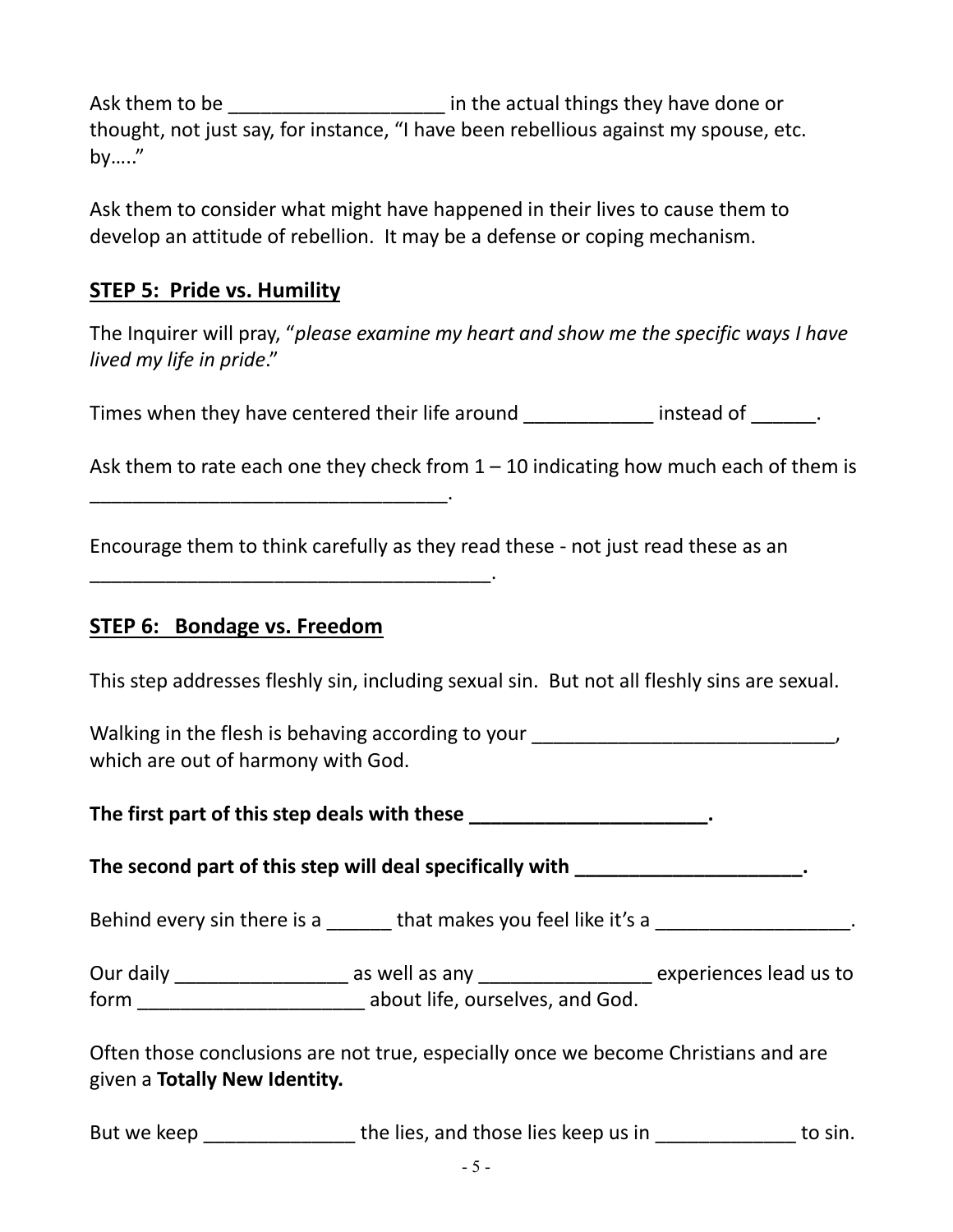We try to meet our innate needs for **acceptance**, **security,** and **significance** in ways (often from the common sins listed in this step).

#### **On Sexual Sin**

Sexual Sin is really a "\_\_\_\_\_\_\_\_\_\_\_\_\_\_\_\_\_\_\_\_\_\_\_\_\_" problem. Get in step with God, then \_\_\_\_\_\_\_\_\_\_\_\_\_\_\_\_\_\_ and \_\_\_\_\_\_\_\_\_\_\_\_\_\_\_\_\_\_ will follow.

"If we confess our sins, He is faithful and righteous and will **forgive us** our sins and **cleanse us** from all unrighteousness."

#### **Have them pray the prayer to reveal sexual sin even if they feel it is not needed.**

- Reassure the Inquirer of **Exercise 2** at this point.
- Assure them that you will not think less of them; that there's *no*  for those in Christ Jesus!
- You may experience some resistance. They may say, "We'll be here all night."
- Respond with, "It's for your \_\_\_\_\_\_\_\_\_\_\_\_\_\_\_\_. This is your appointment with God.
- James 5:16: "Confess to one another and pray for one another so that you may be healed."
- Remind them that their sins are **already forgiven.**
- They can accept God's \_\_\_\_\_\_\_\_\_\_\_ and His \_\_\_\_\_\_\_\_\_\_\_\_\_\_\_\_.
- And God will **break the bonds** emotional, physical and spiritual.
- Make a **clear distinction** between sexual sins that they **willingly participated in** and those that **were thrust upon them without their consent** (sexual abuse).
- **You are not guilty of sexual abuse**. It was not your fault. You did not choose it. God does not hold it against you.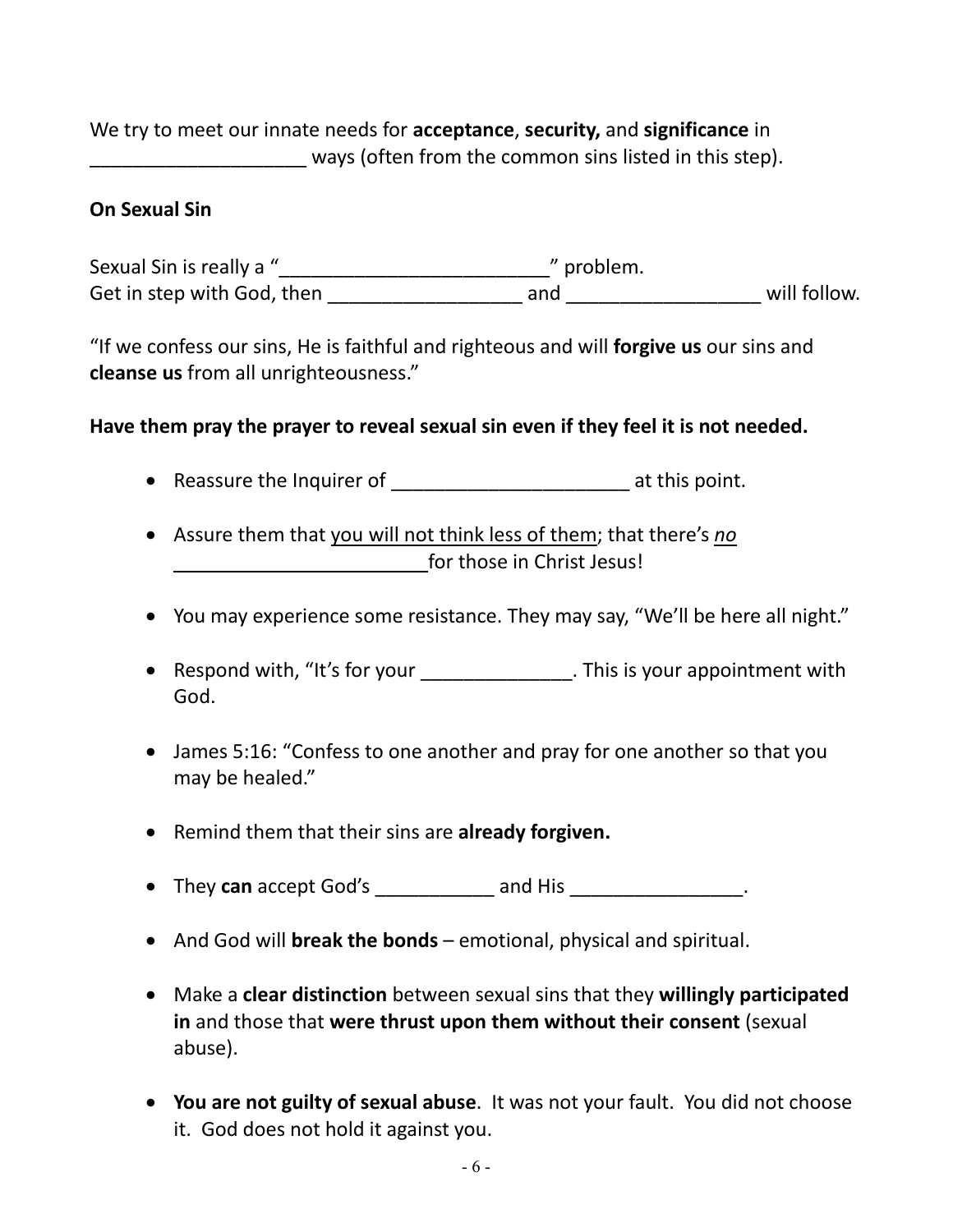# **Specific Issues: Past or present**

Don't assume you know it all or tell them what is or isn't their issue.

Have them look at each of these prayers and choose to read those that are

| Marriage                                  |
|-------------------------------------------|
|                                           |
| <b>Divorce</b>                            |
|                                           |
|                                           |
| Gender Identity                           |
|                                           |
| Abortion (men, too)                       |
|                                           |
| Suicidal Tendencies, including depression |
|                                           |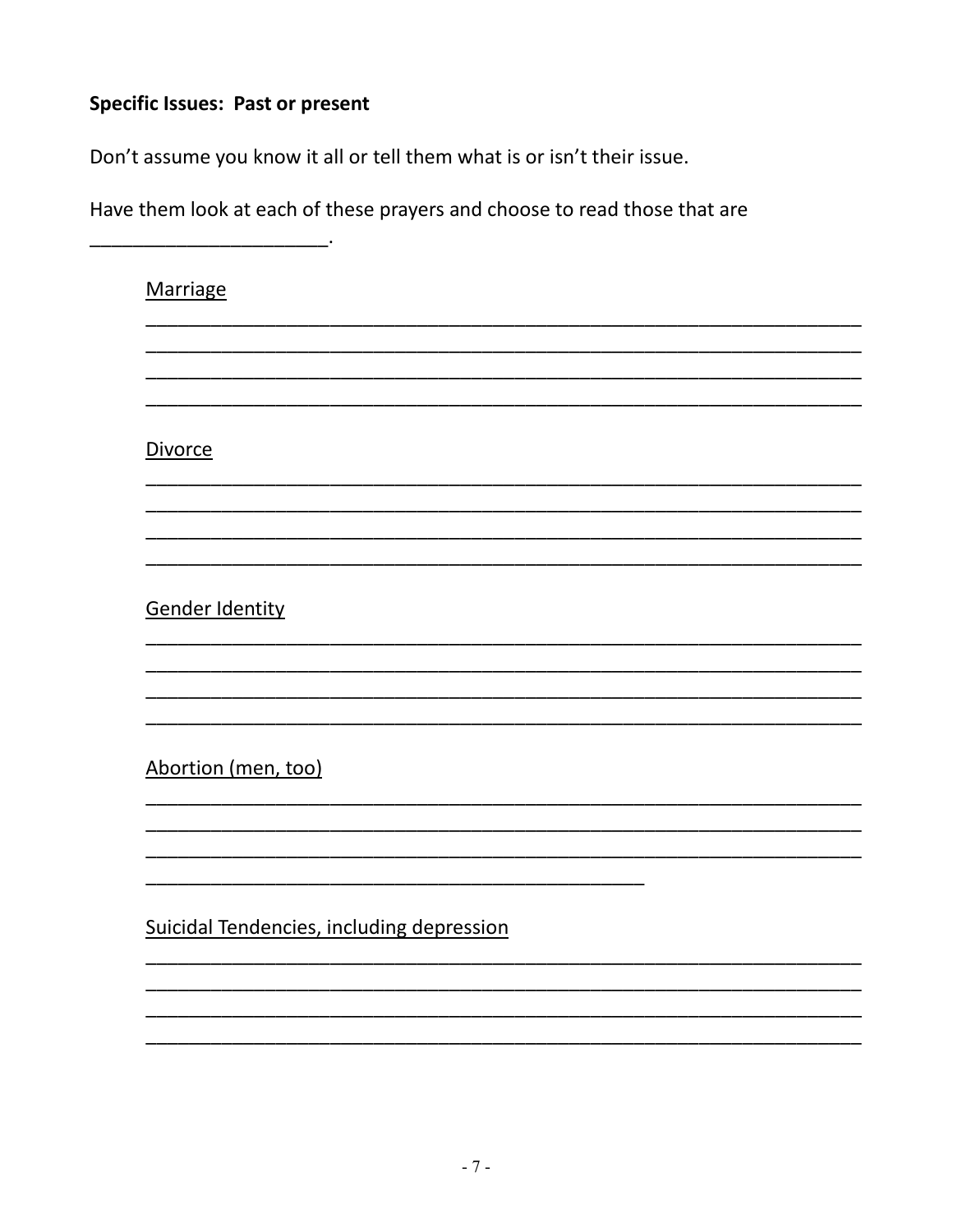**Substance Abuse** 

If currently or recently on drugs, have them

**Eating Disorders or Self-Mutilation** 

Drivenness and Perfectionism (almost all people can benefit from this)

## Gambling

### Bigotry